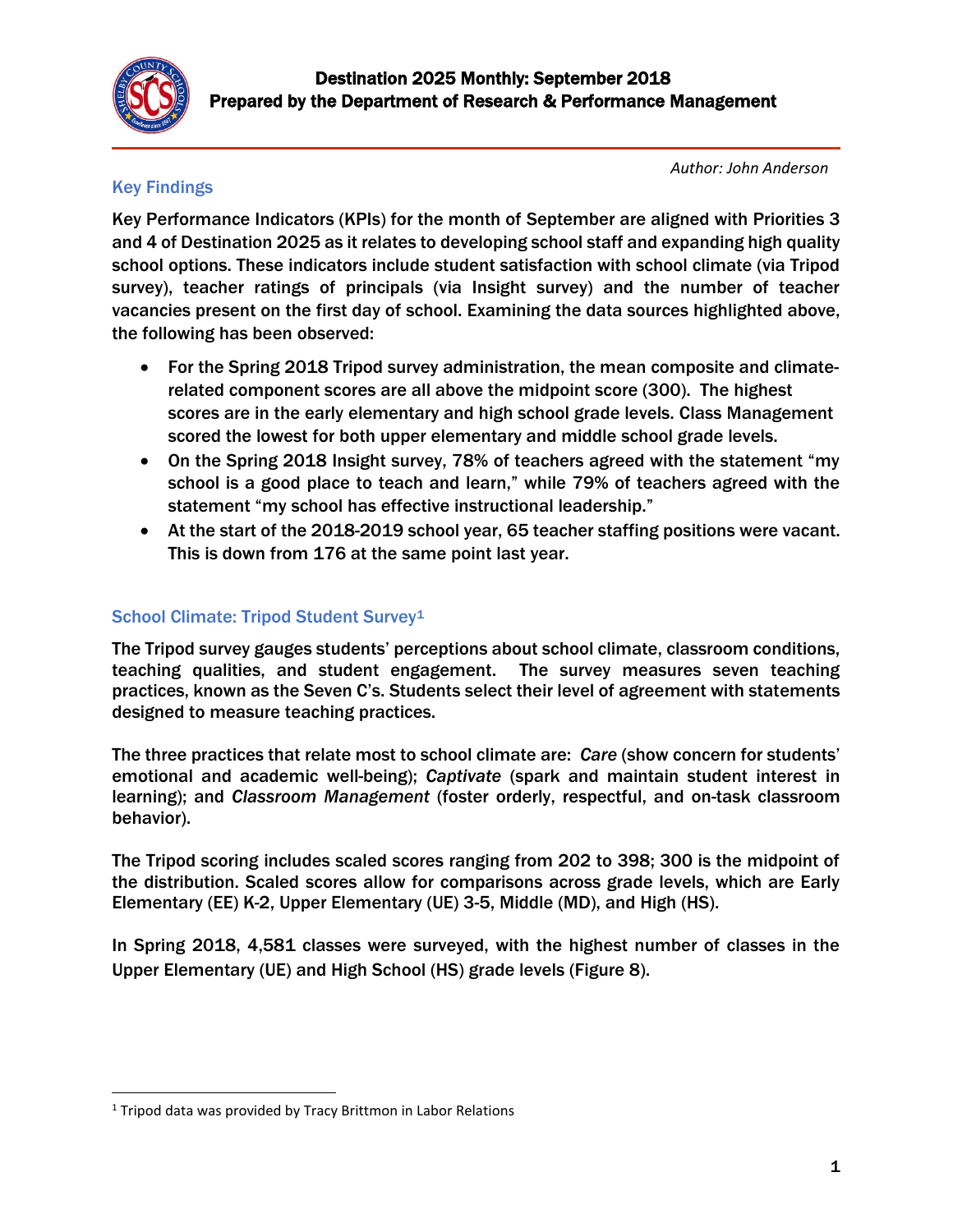



For the Spring 2018 administration, the mean composite and climate-related component scores are all above the midpoint score (300). This is consistent with last year's administration as well. The highest scores are in the early elementary grade level and high schools for the composite and each practice. For each practice, upper elementary and middle grades decreased from 2017 to 2018, while high school grades increased from 2017 to 2018. (See Appendix for 2017 comparison). Class Management scored the lowest for both upper elementary and middle school grade levels across both years. (see Figure 9).



### Figure 9. Spring 2018 Tripod Scores by Grade Level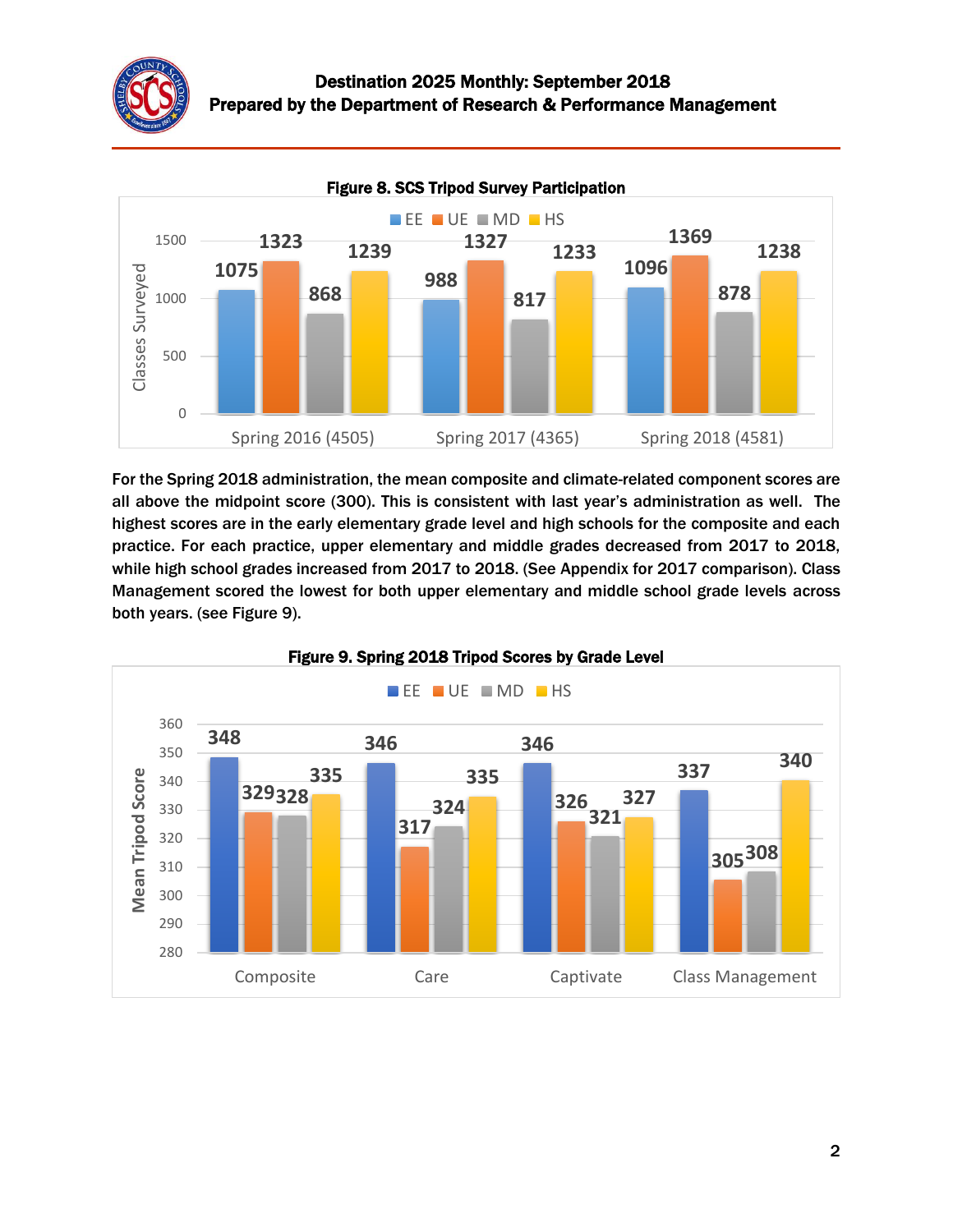

 $\overline{\phantom{a}}$ 

| Table 1. Tripod Scores by Grade Level - Year Over Year Comparison |                  |      |             |      |                  |      |                         |      |
|-------------------------------------------------------------------|------------------|------|-------------|------|------------------|------|-------------------------|------|
|                                                                   | <b>Composite</b> |      | <b>Care</b> |      | <b>Captivate</b> |      | <b>Class Management</b> |      |
|                                                                   | 2017             | 2018 | 2017        | 2018 | 2017             | 2018 | 2017                    | 2018 |
| <b>EE</b><br>$(K-2)$                                              | 350              | 348  | 348         | 346  | 350              | 346  | 338                     | 337  |
| <b>UE</b><br>$(3-5)$                                              | 330              | 329  | 322         | 317  | 330              | 326  | 306                     | 305  |
| <b>MD</b><br>$(6-8)$                                              | 334              | 328  | 330         | 324  | 328              | 321  | 312                     | 308  |
| <b>HS</b><br>$(9-12)$                                             | 330              | 335  | 326         | 335  | 322              | 327  | 322                     | 340  |

## School Climate: Instructional Culture Insight Survey

The Instructional Culture Insight survey gathers teachers' feedback on multiple domains. For the past three spring administrations, response rates have averaged around 83%. In the spring of 2018, around 85% of teachers (5,616) (see Table 2) participated. The two main survey domains related to principals and school climate are Learning Environment and Leadership.<sup>2</sup>

#### Table 2. SCS Insight Survey Participation

|                     | # of Teachers listed on<br><b>Roster</b> | # of Survey<br><b>Respondents</b> | <b>Survey Response</b><br>Rate |
|---------------------|------------------------------------------|-----------------------------------|--------------------------------|
| Spring 2016         | 6621                                     | 5621                              | 85%                            |
| <b>Top Quartile</b> | 1304                                     | 1156                              | 89%                            |
| Spring 2017         | 6491                                     | 5160                              | 79%                            |
| <b>Top Quartile</b> | 1279                                     | 1025                              | 80%                            |
| Spring 2018         | 6627                                     | 5616                              | 85%                            |
| <b>Top Quartile</b> | 1303                                     | 1144                              | 88%                            |

 $<sup>2</sup>$  The domain titles and survey questions indicated in this report are proprietary to TNTP, Inc., and may not be</sup> replicated without written permission.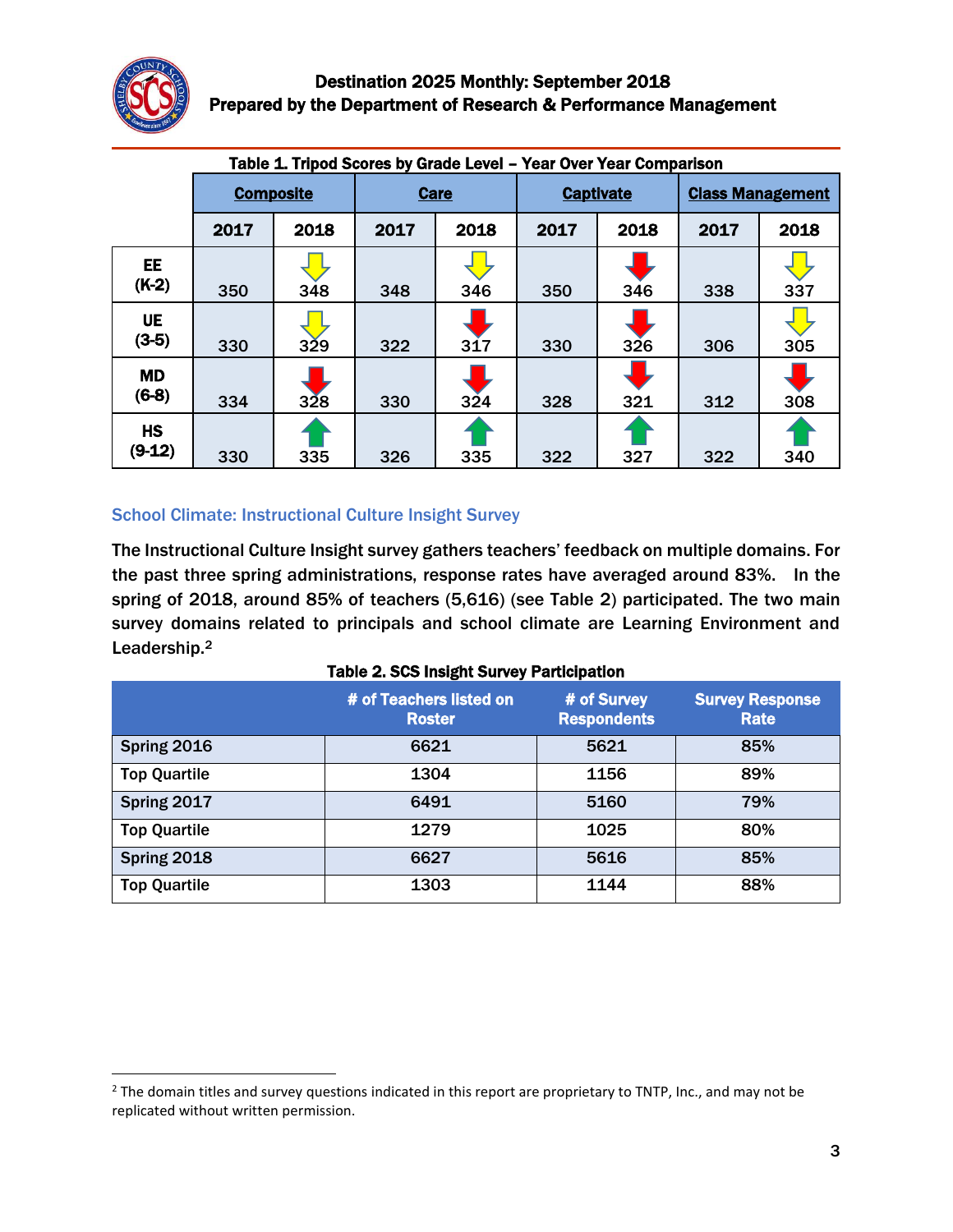

# Learning Environment

In the Learning Environment domain, a key statement related to school climate is: *My school is a good place to teach and learn*. Results were consistent across the last three years, averaging 78%, or over three-fourths of respondents. However, results varied for schools in the top versus bottom quartiles on the overall Insight Instructional Culture index. Schools in the top quartile ranged from 93%-95% agreement on this statement and schools in the bottom quartile ranged from 52%-54%.



### Figure 11. Learning Environment District Averages and Quartile Averages Over Time

# Leadership

In the Leadership domain, a key statement related to school climate is: *My school has effective instructional leadership*. The average decreased from 80% in both 2016 and 2017 to 79% in 2018. The top quartile ranged from 94%-96% and the bottom quartile stayed consistent at 58%.

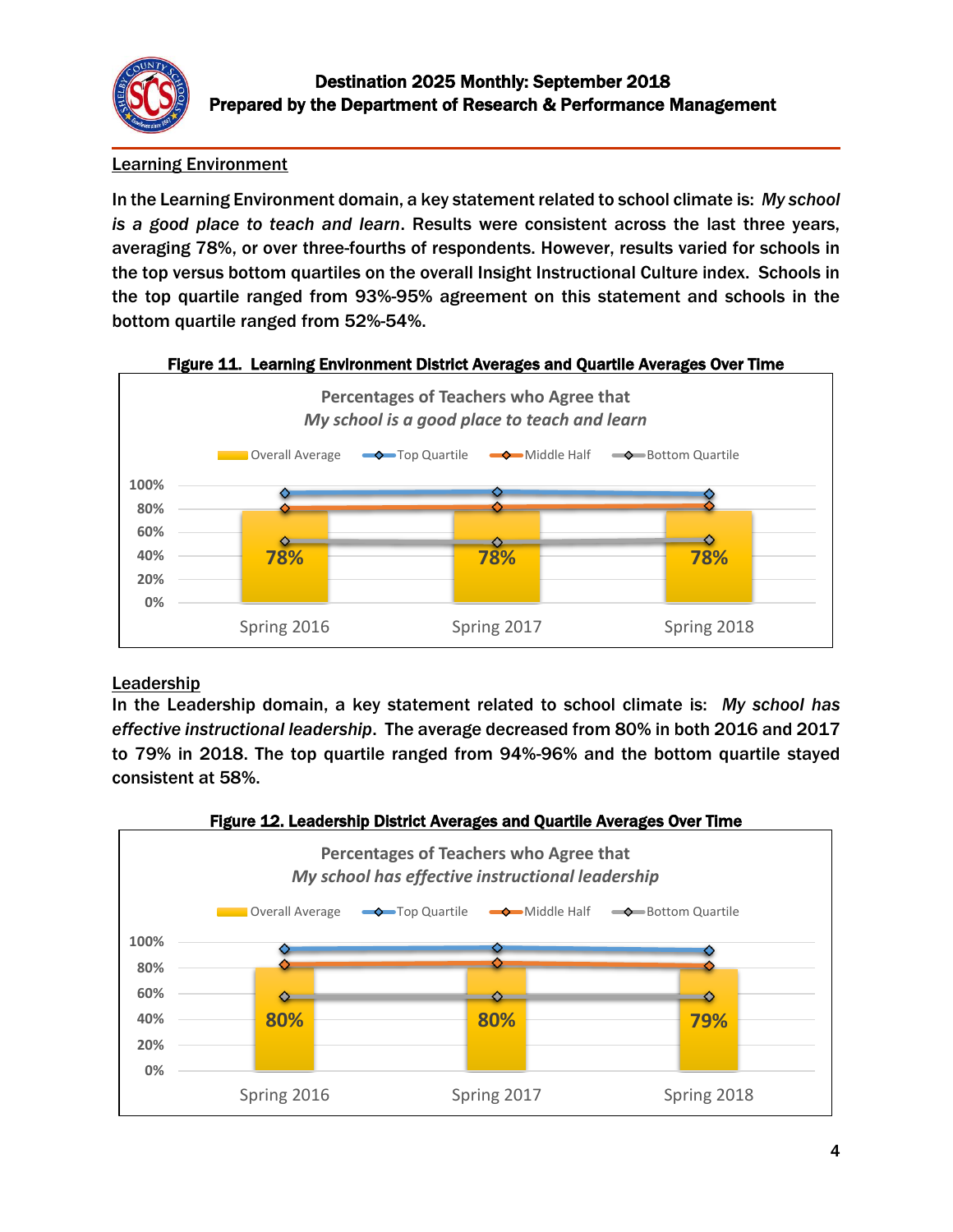

# Overall Ratings: Spring 2018

The Spring 2018 Insight survey included the following domains related to leadership climate: Learning Environment, Instructional Planning for Student Growth, Observation and Feedback, Professional Development, Evaluation, Peer Culture, Leadership, and Family and Community Engagement. The percentages reported are district averages across teachers who participated in the survey.

| Table Of TOD THREE Rated Reflip Across Office Dollians                                                                                      |                               |  |  |  |
|---------------------------------------------------------------------------------------------------------------------------------------------|-------------------------------|--|--|--|
| <b>EVALUATION: I know the criteria that will be</b><br>used to evaluate my performance as a teacher                                         | $2017 = 90\%$ ; $2018 = 92\%$ |  |  |  |
| INSTRUCTIONAL PLANNING AND GROWTH:<br>Teachers at my school track the performance<br>of their students toward measurable academic<br>goals. | $2017 = 90\%$ ; $2018 = 90\%$ |  |  |  |
| <b>FAMILY AND COMMUNITY ENGAGMENT:</b><br>Families at my school regularly receive useful<br>updates about their student's progress          | $2017 = N/A$ ; $2018 = 87\%$  |  |  |  |

#### Table 3. Top Three Rated Items Across Climate Domains

| Table 4. Dulluit Three Raled Renis Actuss Unitale Duitlans                                                                   |                               |  |  |  |
|------------------------------------------------------------------------------------------------------------------------------|-------------------------------|--|--|--|
| <b>EVALUATION: I agree with the criteria that will</b><br>be used to evaluate my performance as a<br>teacher.                | $2017 - 58\%; 2018 = 62\%$    |  |  |  |
| <b>LEARNING ENVIRONMENT: Interactions</b><br>between students and adults at my school are<br>respectful.                     | $2017 = 65\%$ ; $2018 = 65\%$ |  |  |  |
| <b>LEARNING ENVIRONMENT: Across my school,</b><br>there are consistent expectations and<br>consequence for student behavior. | $2017 = 65\%$ ; $218 = 64\%$  |  |  |  |

#### Table 4. Bottom Three Rated Items Across Climate Domains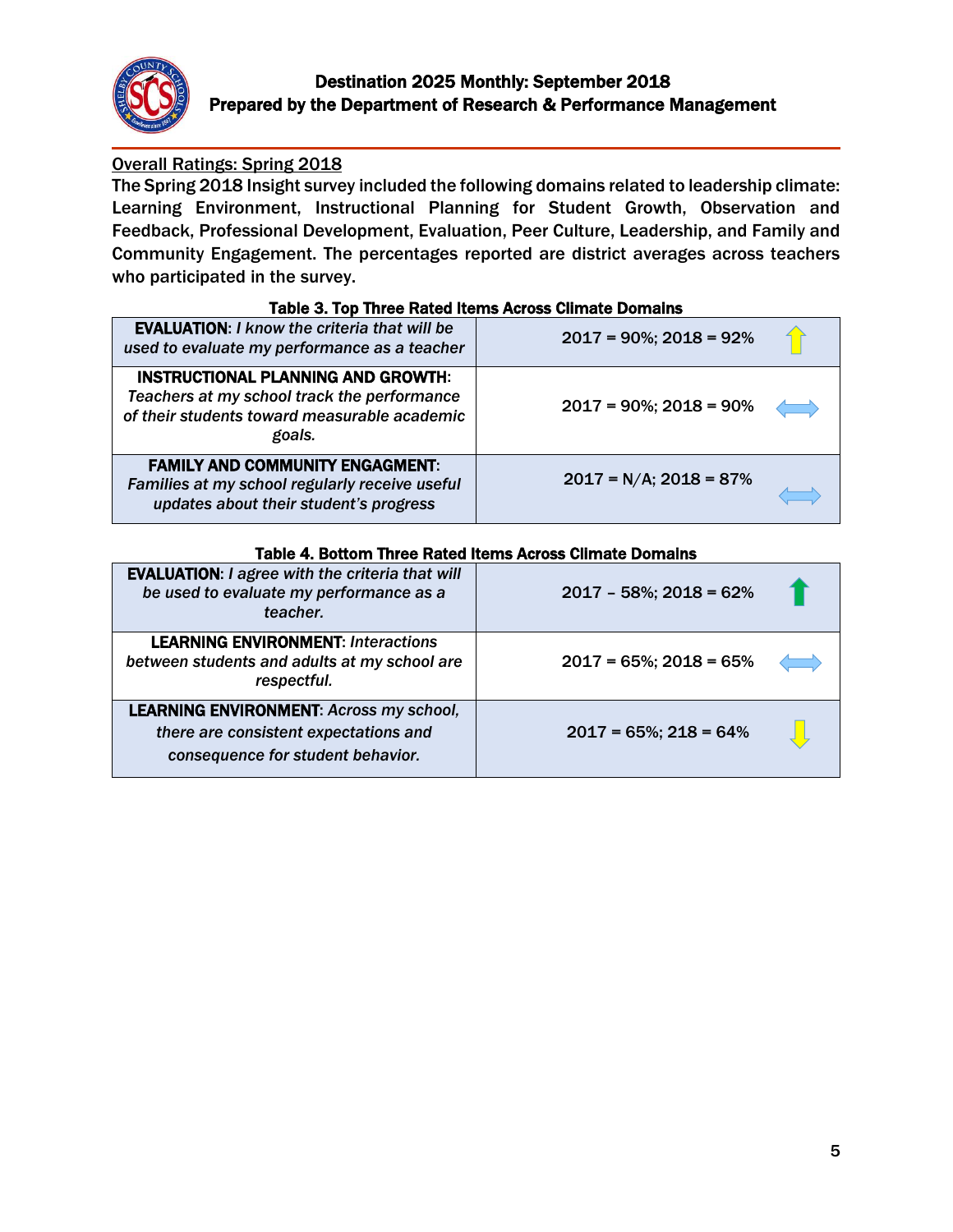

Teacher Vacancies<sup>3</sup>

Analyzing vacancy data reveals that, as of August 3rd (the Friday before the start of school on August th), the District had a total of 65 empty teacher positions, down from 176 at the same point the previous year. This excludes 12 recommendations that were in process at the time, and 64 who were excess and TOSA assigned (Teacher on Special Assignment). Over the last three years, the number of vacancies on the first day of school has seen a decline, down from 176 in 2017-2018 and 110 in 2016-2017 (Figure 13).





Looking at teacher recruitment by subject area (Figure 14), the greatest number of those recruited were elementary teachers. This is likely the result of Shelby County Schools having a larger percentage of elementary schools compared to middle and high schools. Annual recruitment goals were met or exceeded for all subject areas except for elementary, ESL, math and library teachers.





### Recommendations

 $\overline{\phantom{a}}$ Vacancy data provided by Human Resources